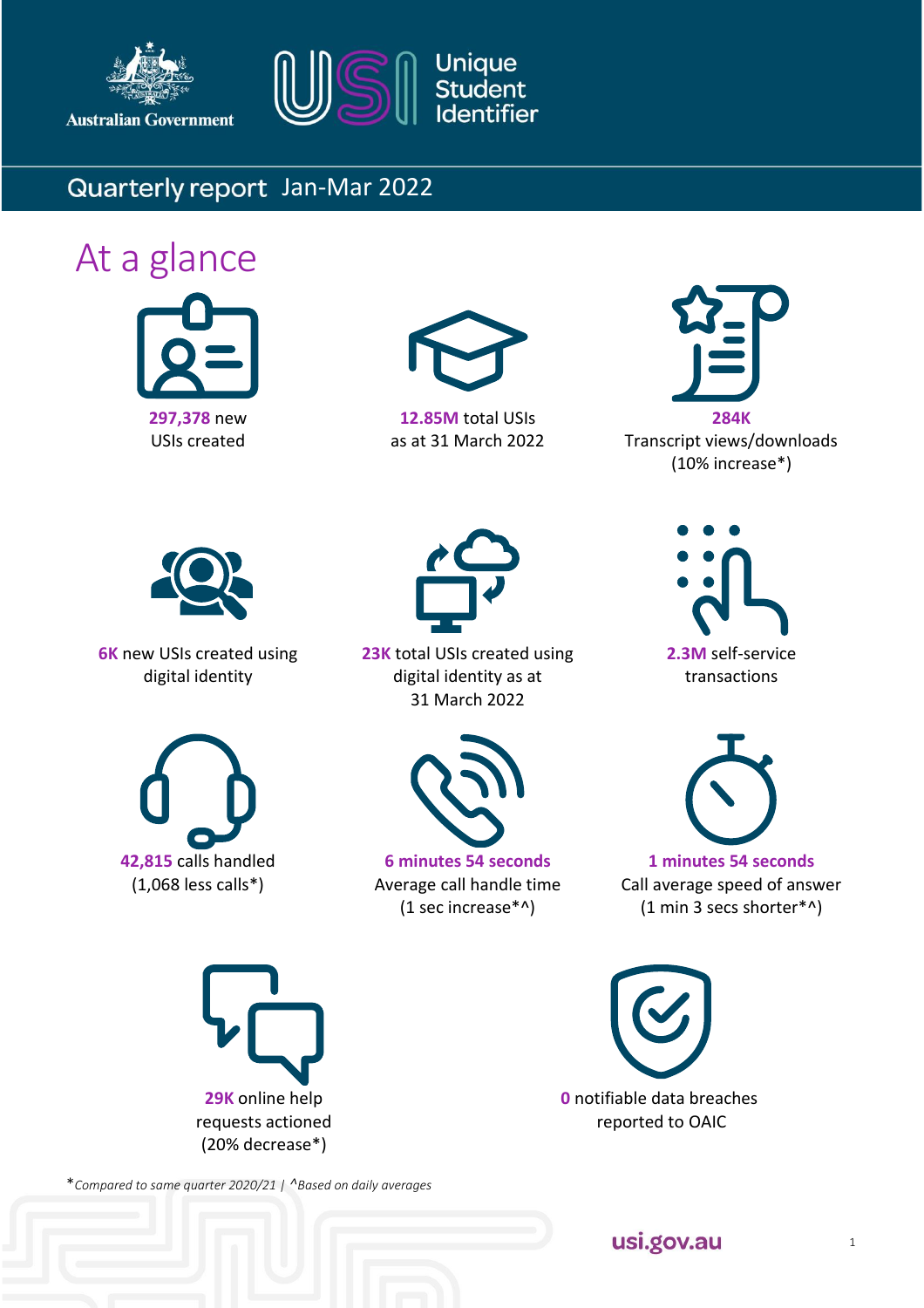## USI mission statement



# Key performance indicators

## **GOAL 1:** KNOW OUR MARKET

## **KPI: WE KNOW WHO OUR CUSTOMERS ARE AND WHAT THEY NEED FROM US**

#### **WHAT WE DID**

- Surveyed 18K callers.
- Gained 65 new social media followers reaching 6,363 accounts and engaging with 270 people.
- SMSed 46,318 students without a USI on their university application.
- Sent our eNews to over 9,700 recipients.
- Met with the training authority Skills Tasmania, University of Tasmania, and Year 13.
- Participated in 5 expos/presentations with a total of 7,389 attendees.
- Executed a social media campaign, reaching over 100K people resulting in 650K impressions.
- Surveyed members of the Heads of Student Administration, ahead of a webinar attended by 81 members.

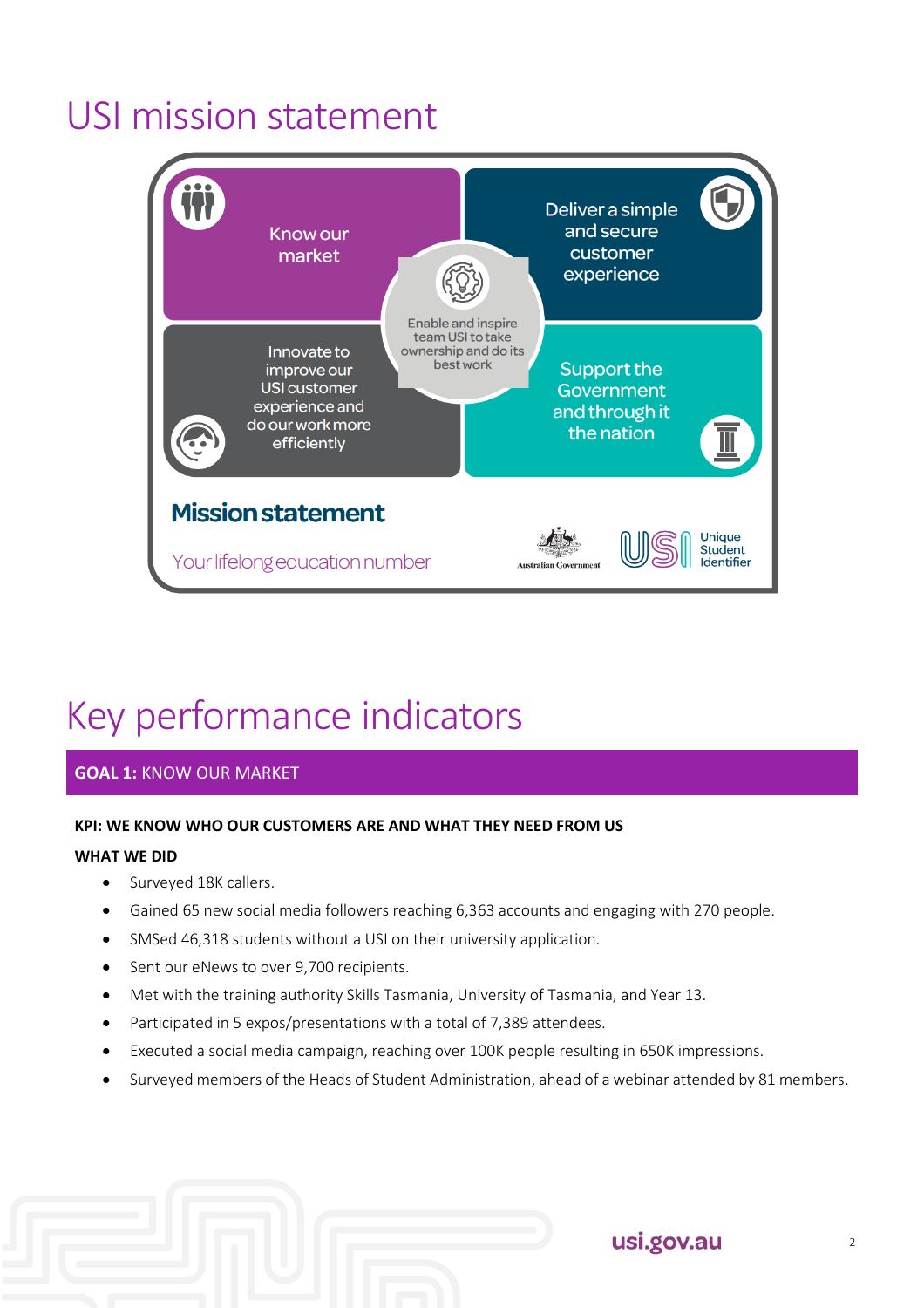## **GOAL 2:** DELIVER A SIMPLE AND SECURE CUSTOMER EXPERIENCE

#### **WHAT WE DID**

- Assembled a surge team that processed 603 online Help Requests and Emails during our peak period allowing the contact centre to answer 357 additional calls.
- Simplified identification requirements for callers updating their personal details.
- There were zero data breaches arising out of retrieving a USI via email. This shows the effectiveness of the new requirement to input date of birth when using email as a retrieval method.
- Adapted account creation procedures to support flood affected customers.
- Enabled offshore New Zealand students eligible for a Commonwealth supported placement to obtain a temporary USI.

#### **KPI: SPEED OF SERVICE**

TARGET: Average speed to answer does not exceed 2 minutes and 30 seconds.

ACHIEVEMENT:  $\blacksquare$  Average call wait time of 1 minute and 54 seconds.

#### **KPI: QUALITY OF SERVICE**

TARGET: Average quality score of 85% across all support channels\*.

### ACHIEVEMENT:  $\overline{9}$  96.4%

\**Service quality is assessed against 26 elements including adherence to policies and procedures, accuracy and the interpersonal skills displayed by our customer service officers for responses to calls, emails and system generated help requests.* 

#### **KPI: FIRST CONTACT RESOLUTION**

TARGET: 85% of queries resolved with the first contact.

ACHIEVEMENT: Ø98.6%

### **KPI: CUSTOMER SATISFACTION**

TARGET: 85% of callers surveyed are satisfied with our service\*.

ACHIEVEMENT:  $\boxed{\sqrt{91\%}}$  of respondents gave us 5 out of 5 stars.

*\*18K customers took our post-call survey.*

#### **KPI: THE USI REGISTRY SYSTEM SUPPORTS SELF-SERVICE**

TARGET: 90% of transactions are self-service.

ACHIEVEMENT:  $\overline{9}$  97.26% transactions were self service.

#### **KPI: THE USI REGISTRY SYSTEM IS HIGHLY AVAILABLE**

TARGET: 99% of the time the Student Portal is available and operational.

ACHIEVEMENT:  $\overline{\mathsf{M}}$  99.74%

#### **KPI: NUMBER OF DATA BREACHES**

TARGET: 0 notifiable data breaches and no more than 2 non-notifiable data breaches\*.

ACHIEVEMENT:  $\boxtimes$  0 notifiable breaches and 3 non-notifiable breaches.

\**Notifiable data breaches are those that may cause serious harm to an individual and therefore must be reported to the Office of the Australian Information Commissioner (OAIC).*

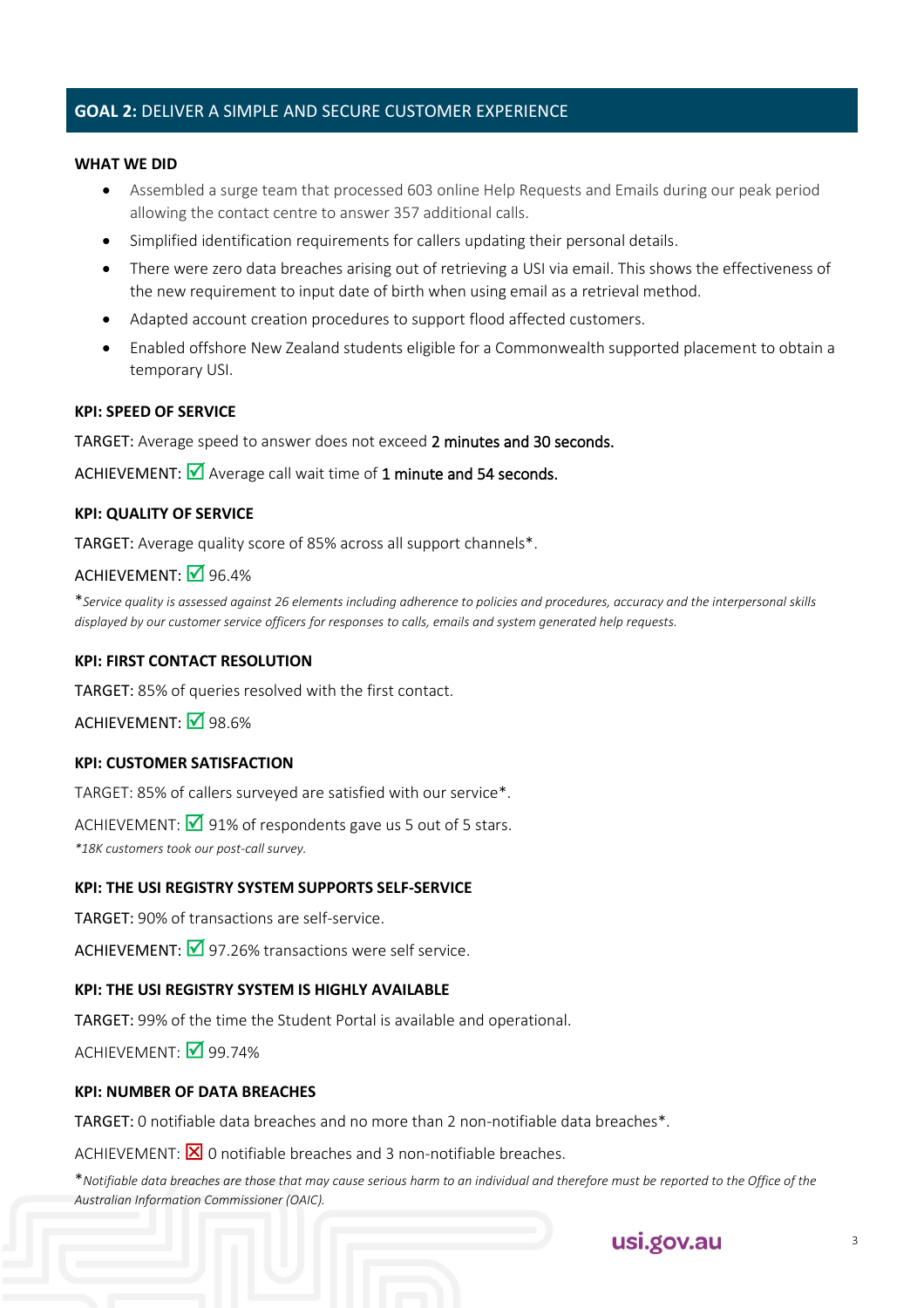### **KPI: STAFF PROTECT STUDENTS' PERSONAL INFORMATION**

TARGET: 100% of staff are trained in, and aware of, their privacy obligations.

#### ACHIEVEMENT:

- $\blacksquare$  100% of staff completed mandatory privacy, security, and fraud awareness training.
- $\Box$  100% of staff completed data breach training in accordance with OAIC requirements.
- $\blacksquare$  100% of staff reported a strong privacy culture in TEAM USI.

## **GOAL 3:** SUPPORT THE GOVERNMENT AND THROUGH IT THE NATION

#### **KPI: WE SUPPORT AND ENABLE GOVERNMENT POLICY**

#### **WHAT WE DID**

- Member of DESE's VET Data Streamlining Board.
- Member of DESE's Schools USI Project Board. Adviser to Schools USI Pilot Participants Group.
- Member of Digital Identity and myGov portfolio board and steering committee.
- Processed 3 requests for information from law enforcement or regulatory agencies.
- Supported Department of Social Services work on a digital skills passport for the disability support workforce.Migrated key corporate information into SharePoint pursuant to the 'cloud first' policy..
- Hosted a Harmony week all-staff event.

## **GOAL 4:** INNOVATE TO IMPROVE OUR USI CUSTOMER EXPERIENCE AND DO OUR WORK MORE **FFFICIENTLY**

#### **KPI: WE ARE OPEN TO NEW WAYS OF DOING THINGS**

#### **WHAT WE DID**

- Commenced a project to accept proof of identity from a student via a web form to provide speedier service and support students in their preferred communication channel.
- Implemented the ability to re-open a Help Request so that a customer needing to re-engage does not need to re-enter their details and submit a new Help Request.
- Enhanced Help Request functionality on the Student Portal by including a document attachment field which allows students to upload their identification and have their issue resolved faster.